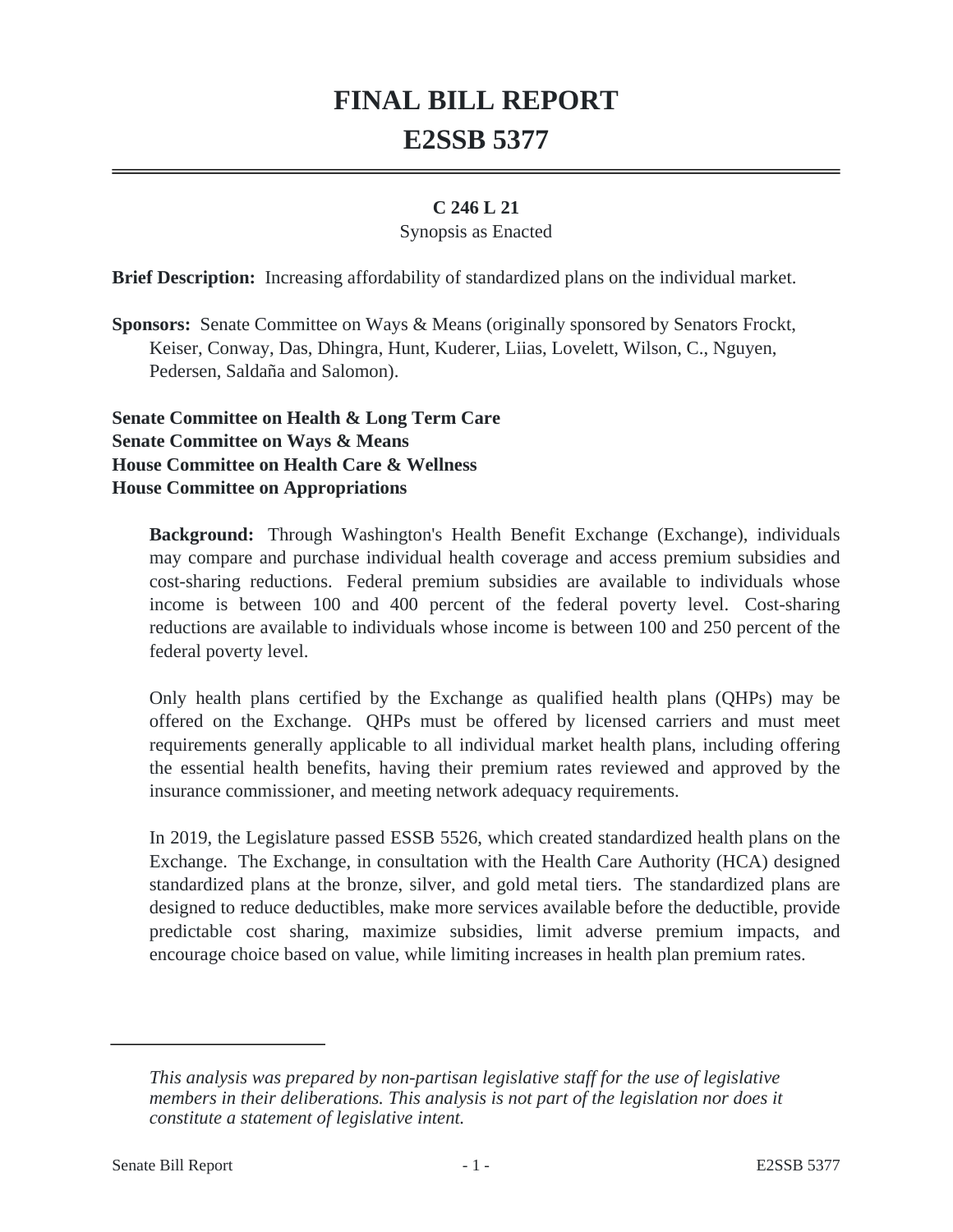Beginning on January 1, 2021, any health carrier offering a QHP on the Exchange must offer one standardized silver plan and one standardized gold plan on the Exchange. If a health carrier offers a bronze plan on the Exchange, it must offer one bronze standardized plan on the Exchange. Carriers may continue to offer non-standardized plans on the Exchange, but a non-standardized silver plan may not have an actuarial value less than the actuarial value of the silver standardized plan with the lowest actuarial value.

ESSB 5526 also established state-procured QHPs, or public option plans. These plans are standardized plans that must meet additional participation requirements to reduce barriers to maintaining and improving health and align to state agency value-based purchasing, including standards for population health management, high value and proven care, health equity, primary care, care coordination and chronic disease management, wellness and prevention, prevention of wasteful and harmful care, and patient engagement.

The total amount a public option plan reimburses providers and facilities for all covered benefits in the statewide aggregate, excluding pharmacy benefits, may not exceed 160 percent of the total amount Medicare would have reimbursed providers and facilities for the same or similar services in the statewide aggregate. Beginning in 2023, the director of HCA, in consultation with the Exchange, may waive the Medicare reimbursement requirement if HCA determines selective contracting will result in actuarially sound premium rates that are no greater than the plan's previous plan year rates adjusted for inflation using the consumer price index. The public option plan's reimbursement rates for critical access hospitals and sole community hospitals may not be less than 101 percent of allowable costs.

The Exchange, in consultation with HCA and the insurance commissioner, was required to develop a plan to implement and fund premium subsidies for individuals whose modified adjusted gross incomes are less than 500 percent of the federal poverty level and who are purchasing individual market coverage on the Exchange. In 2020, the Exchange released its report on premium subsidies, recommending a fixed dollar subsidy program and providing analysis and modeling for a \$200 million, \$150 million, and \$100 million program.

**Summary:** Premium and Cost-Sharing Subsidies. Subject to the availability of amounts appropriated for this specific purpose, a premium assistance and cost-sharing reduction program is established to be administered by the Exchange. Premium assistance and costsharing reduction amounts must be established by the Exchange within parameters established in the operating budget. Consistent with the operating budget, the Exchange must establish the procedural requirements for eligibility and participation in the program and requirements for facilitating payments to carriers.

To be eligible for the program, an individual must:

- be a resident of the state:
- have income up to a threshold determined through appropriation or by the Exchange if no threshold is determined through appropriation;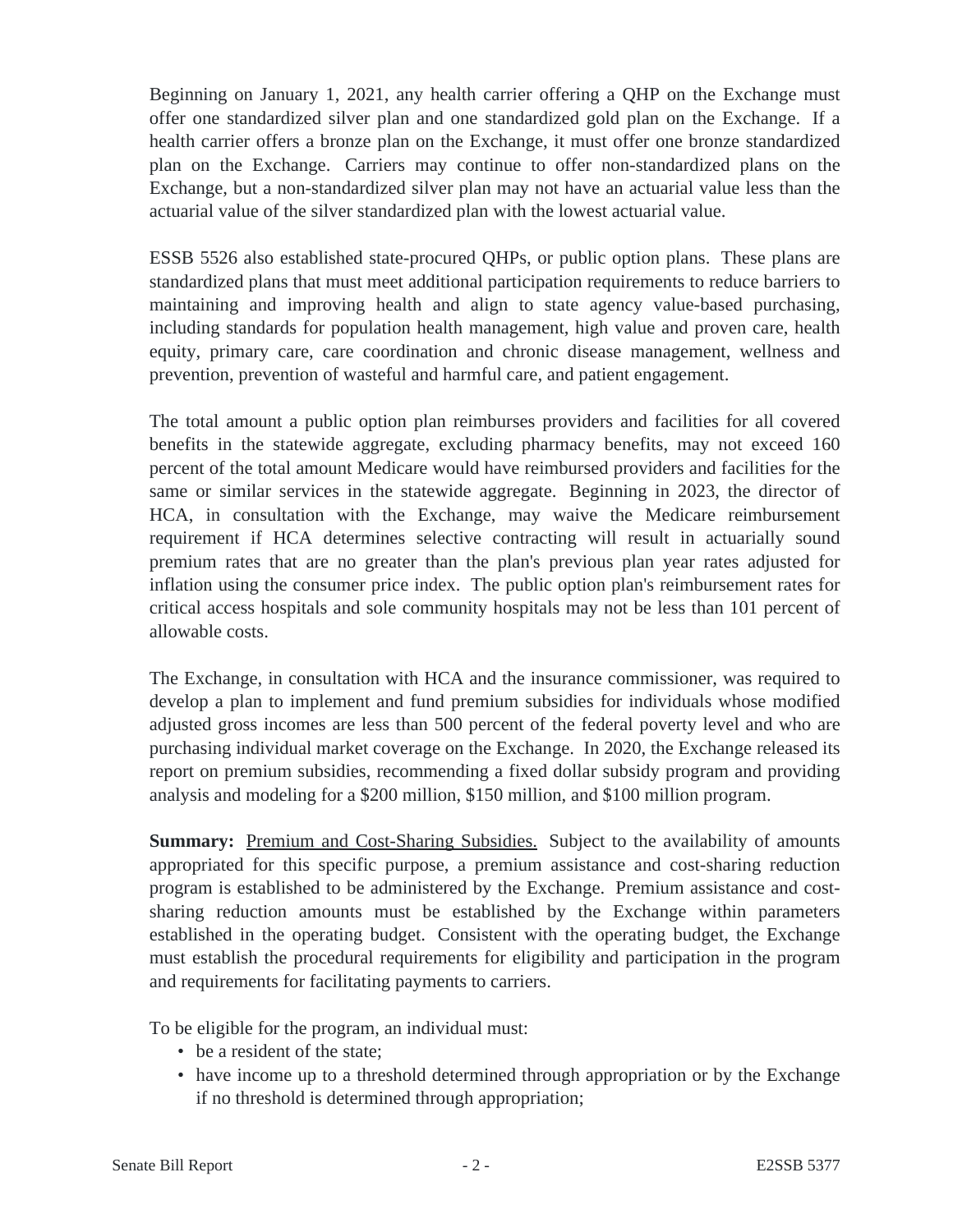- be enrolled in a silver or gold standardized plan offered in their county;
- apply for and accept all advanced premium tax credits for which they are eligible;
- be ineligible for minimum essential coverage through Medicare, Medicaid, or Compact of Free Association islander premium assistance; and
- meet other criteria established by the Exchange.

Alternatively, eligibility criteria may be established in the budget.

The Exchange may disqualify an individual from the program if they:

- no longer meet the eligibility criteria;
- fail, without good cause, to notify the Exchange of a change of address in a timely manner;
- voluntarily withdraw from the program; or
- perform an act, practice, or omission that constitutes fraud resulting in an issuer rescinding the individual's coverage.

The Exchange must develop a process for an individual to appeal a premium assistance or cost-sharing determination from the Exchange.

Prior to establishing or altering premium assistance or cost-sharing reduction amounts, eligibility criteria, or procedural requirements relating to the program, the Exchange must:

- publish notice of the proposal on its website and electronically to any person who has requested it, which must include an explanation of the proposal, the date, time, and location of the public hearing on the proposal, and instructions and reasonable timelines to submit written comments;
- conduct at least one public hearing no sooner than 20 days after publishing the notice; and
- publish notice of the finalized proposal on its website and electronically to any person who has requested it, which must include a description of the finalized proposal and an explanation of how it differs from the initial proposal.

The Exchange, in close consultation with HCA and the Office of the Insurance Commissioner (OIC), must explore all opportunities to apply for federal waivers to:

- receive federal funds for implementation of the subsidies program;
- increase access to qualified health plans; and
- implement or expand other Exchange programs to increase affordability or access to health insurance.

If the Exchange identifies an opportunity to submit a waiver, it may develop an application to be submitted by HCA. If a waiver application is submitted, HCA must notify the Legislature and meet all federal public notice and comment requirements.

The State Health Care Affordability Account is created in the state treasury to hold funds for premium and cost sharing assistance programs. For qualified health plans offered on the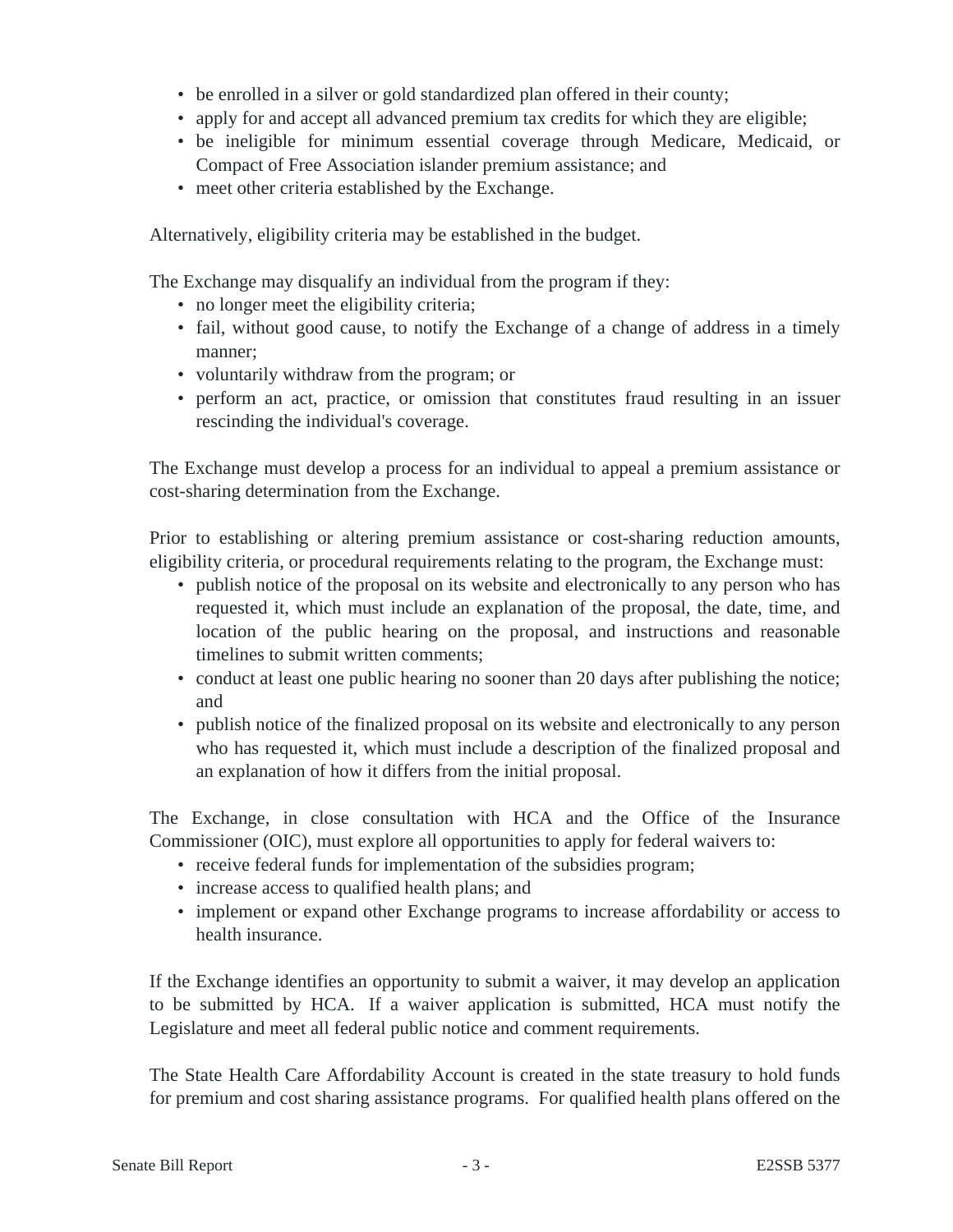Exchange, a carrier must accept state premium or cost-sharing assistance or payments as part of an authorized sponsorship program. This neither expands nor restricts the types of sponsorships programs authorized under state and federal law. Such a carrier must also clearly communicate premium assistance amounts to enrollees as part of the invoicing and payment process and must accept and process enrollment and payment data transferred by the Exchange in a timely manner.

Public Option Participation and Reimbursement. If a public option plan is not available in plan year 2022 or later, a hospital that receives payment from Medicaid or a public or school employee benefits program must, upon an offer from a public option plan, contract with at least one public option plan to provide in-network services to enrollees of the plan. A hospital owned and operated by a health maintenance organization is exempt from the contracting requirement. HCA must also contract with one or more carriers to provide public option plans in every county of the state or in each county within a region of the state.

Health carriers and hospitals may not condition negotiations or participation of a hospital in any health plan offered by a carrier on the hospital's negotiations or participation in a public option plan.

HCA, in consultation with OIC, may adopt rules to ensure compliance with the contracting requirement, including fines and other contract actions it deems necessary.

By December 1st of the plan year during which enrollment in public option plans is greater than 10,000 covered lives:

- the Exchange must analyze public option plan rates paid to hospitals for in-network services and whether they have impacted hospital financial sustainability;
	- 1. The analysis must include any impact on hospitals' operating margins, the estimated margins in future years if enrollment increases, and the income levels of public option plan enrollees over time.
	- 2. The analysis may examine a sample of hospitals of various sizes and locations.
	- 3. The Exchange must give substantial weight to any available reporting of health care provider and health care system costs by the Health Care Cost Transparency Board.
- the Health Care Cost Transparency Board must analyze the effect that enrollment in public option plans has had on consumers, including an analysis of the benefits provided to, and premium and cost-sharing amounts paid by, consumers enrolled in public option plans compared to other standardized and non-standardized qualified health plans; and
- the Exchange, in consultation with the Insurance Commissioner, HCA, and interested stakeholders, must review the analyses and develop recommendations to the Legislature to address financial or other issues identified therein.

The authority for HCA to waive provider or facility reimbursement requirements beginning